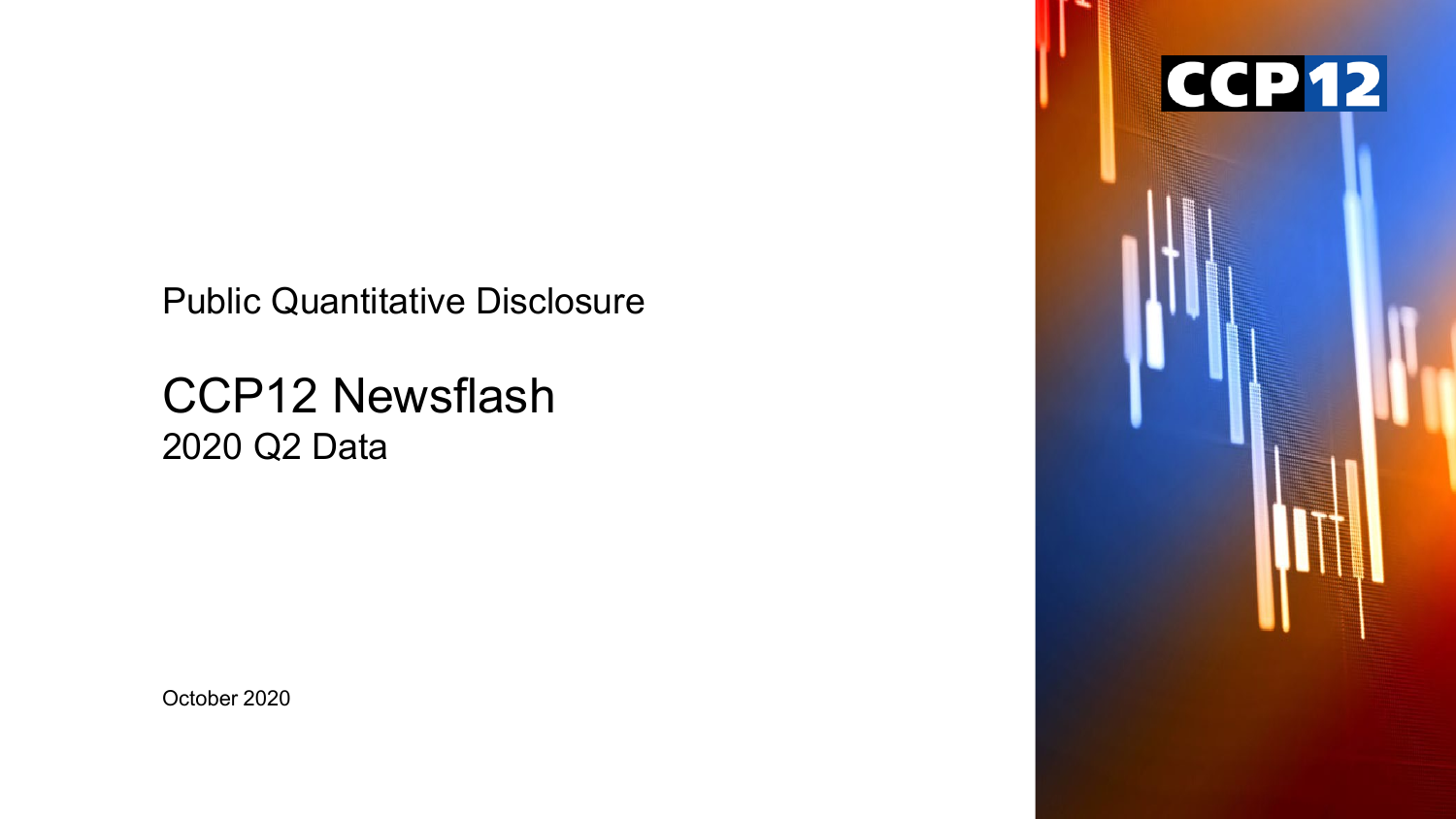### **The CCP12 Newsflash**



- The CCP12 Public Quantitative Disclosure Newsflash provides an overview of the risk management provided by CCPs around the globe. It complements existing public statistics, such as the BIS derivatives statistics, by providing a summary of key indicators which provides market participants an overview of the CCP ecosystem.
- The data is aggregated directly from the source the CCPs themselves according to a standardized template carrying information stipulated in global regulatory guidance. Further details for individual CCPs can be found in links provided on the CCP12 website [\(https://ccp12.org/pqd/](https://ccp12.org/pqd/)).
- This CCP12 Newsflash helps to inform participants, authorities, and the general public of key features, the scale and nature of financial market infrastructure risk management.
- This publication underlines the scope and scale of risk mitigation provided by central clearing:
	- CCPs exposure to credit risk is collateralized through high-quality and liquid collateral
	- CCPs risk-manage their clearing exposure by collecting *mark-to-market* losses through regular variation margin (or similar) payments

### **In this collation for 2020 Q2:**

#### **42\* CCPs (***representing 27 CCP12 members***) are included:**

- **Americas 13**
- **APAC 16**
- **EMEA 13**

**Initial Margin (Required): USD 1035 Billion Default Fund Resources (Required): USD 120 Billion Global CCP Overcollateralization† : USD 394 Billion**

\*DCCC 2020 Q1 figures have been used for analysis since 2020 Q2 PQD not released as of: 2020-10-08. †Calculated as (Total IM and DF Held) minus (Total IM and DF Required) (PostHaircut)

For any questions, please get in touch: [question.pqd@ccp12global.com](mailto:question.pqd@ccp12global.com?subject=PQD%20Newsflash)

oct-20 and the control of the control of the control of the control of the control of the control of the control of the control of the control of the control of the control of the control of the control of the control of t 2020 Q2 PQD Newsflash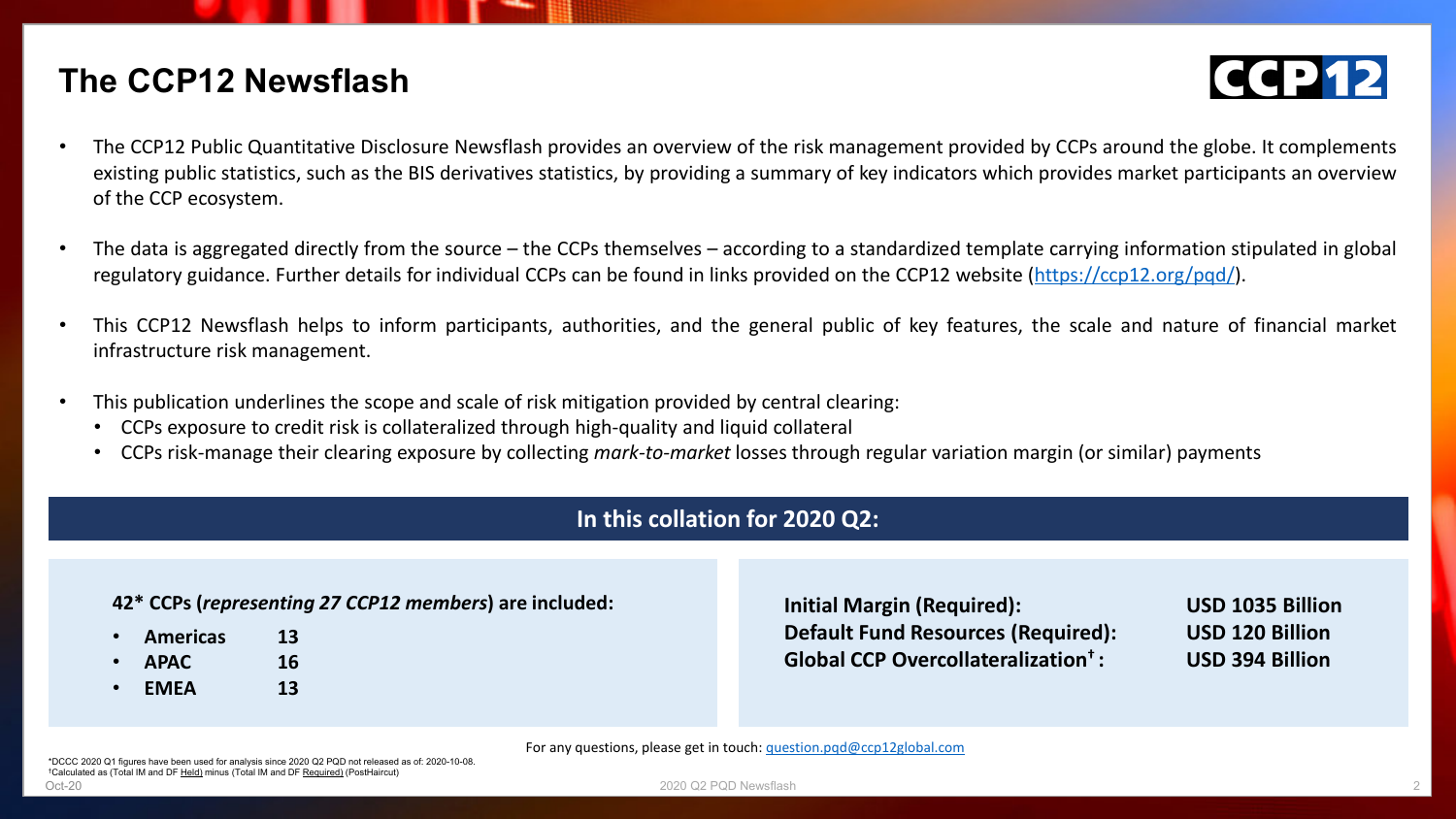### **Highlights of Public Quantitative Disclosures**



### *2020 Q2*

### **Total Global Margin\* (USD B)**

|--|

| Total Global Initial Margin (IM) Required (6.1.1)    | 1,035 |
|------------------------------------------------------|-------|
| Total Global Default Fund (DF) Required (4.1.4)      | 120   |
| Total Global CCP Collateral Required (6.1.1 + 4.1.4) | 1,155 |
|                                                      |       |
| <b>Held</b>                                          |       |
| Total Global IM Held (6.2.15)                        | 1,406 |
| Total Global DF Held (4.3.15)                        | 143   |
| Total Global CCP Collateral Held (6.2.15 + 4.3.15)   | 1.549 |

#### **Variation Margin (VM)**

| Total Global Average Daily VM Paid to the CCP by participants each business day (6.6.1) |  |
|-----------------------------------------------------------------------------------------|--|
|-----------------------------------------------------------------------------------------|--|

#### **Total Global CCP Collateral (Held) in form of\*:**

| Cash     |                                                        | <b>Disclosure</b> | <b>Initial Margin</b> | <b>Disclosure</b> | <b>Default Fund</b> |
|----------|--------------------------------------------------------|-------------------|-----------------------|-------------------|---------------------|
|          | At Central Bank                                        | $(6.2.1 + 6.2.2)$ | 15.6%                 | $(4.3.1 + 4.3.2)$ | 37.5%               |
|          | Secured Cash (incl. Reverse Repos) at Commercial Banks | 6.2.3             | 8.6%                  | 4.3.3             | 11.7%               |
|          | Unsecured Cash at Commercial Banks                     | 6.2.4             | 4.4%                  | 4.3.4             | 8.0%                |
| Non-Cash |                                                        |                   |                       |                   |                     |
|          | Sovereign Gov Bonds - Domestic                         | 6.2.5             | 27.6%                 | 4.3.5             | 33.6%               |
|          | Sovereign Gov Bonds - Foreign                          | 6.2.6             | 18.4%                 | 4.3.6             | 4.2%                |
|          | Agency Bonds                                           | 6.2.7             | 1.2%                  | 4.3.7             | 3.4%                |
|          | <b>State/Municipal Bonds</b>                           | 6.2.8             | 0.6%                  | 4.3.8             | 0.2%                |
|          | Corporate Bonds                                        | 6.2.9             | 6.3%                  | 4.3.9             | 0.8%                |
|          | Equities                                               | 6.2.10            | 3.5%                  | 4.3.10            | 0.1%                |
|          | Commodities - Gold                                     | 6.2.11            | 0.2%                  | 4.3.11            | 0.0%                |
|          | Commodities - Other                                    | 6.2.12            | $0.0\%$               | 4.3.12            | 0.0%                |
|          | <b>Mutual Funds/UCITs</b>                              | 6.2.13            | 0.6%                  | 4.3.13            | 0.0%                |
|          | Other                                                  | 6.2.14            | 2.5%                  | 4.3.14            | 0.5%                |

\*Sum of IM Held across 6.2.1 - 6.2.14 is slightly lower than the Total IM Held Values for 6.2.15, due to DTCC requesting that 6.2.15 figures be equivalent to 4.3.15 figures. OCC 6.2.1 - 6.2.14 House, Client and Total PreHa Data has been normalized to USD equivalent, based on foreign exchange rates at the quarter-end for each PQD quarterly release.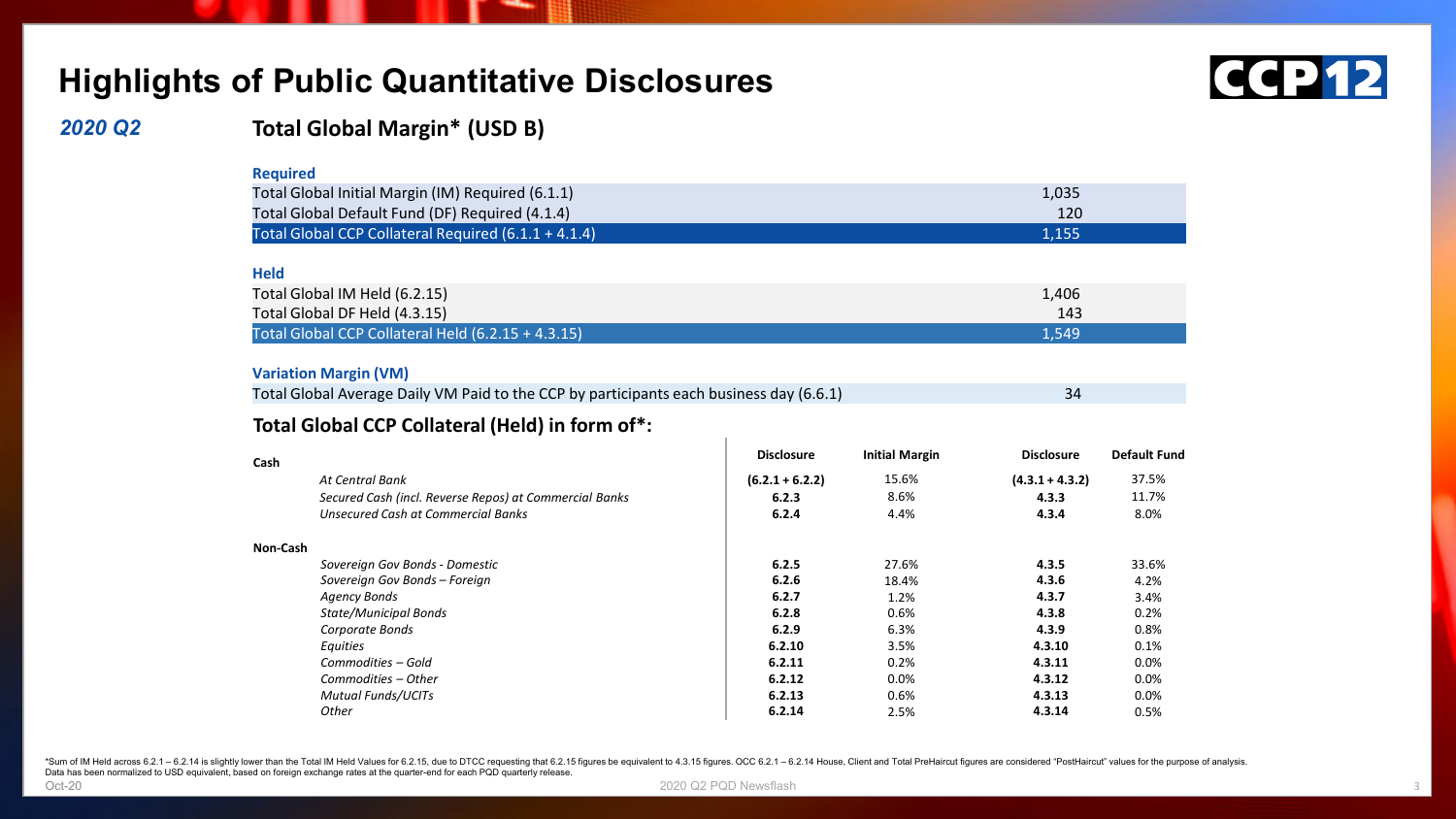## **For 2020 Q2, a lower level of required collateral across global CCPs was observed as markets stabilise and volatility reduces after CC\***

**Global CCP Collateral (Required) - Grand Total PostHaircut** *2019 Q2 to 2020 Q2 (USD B and %)*





\*CC: COVID-19 Crisis

Oct-20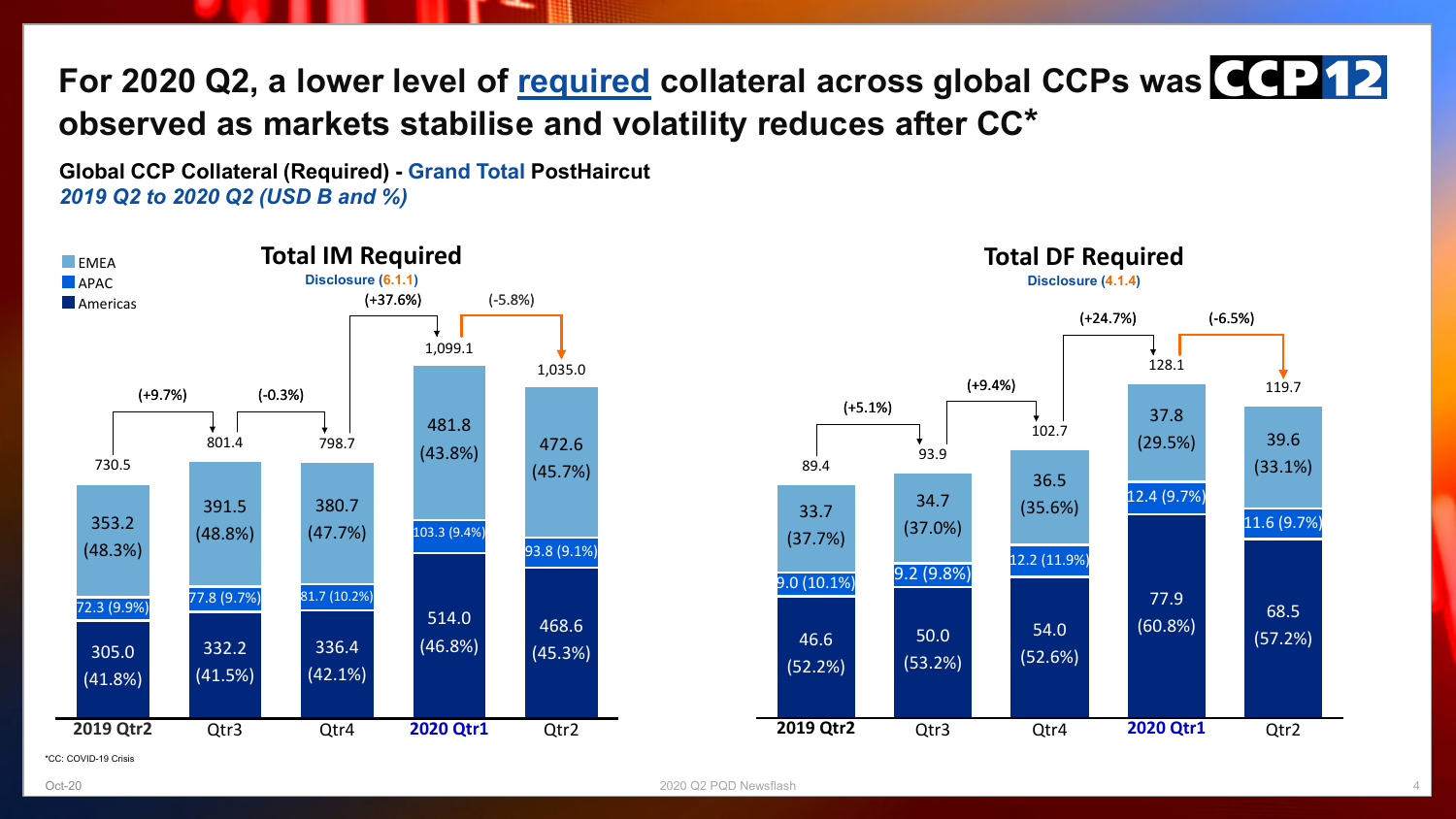## **House and Client IM required decreases for 2020 Q2. House and Client IM reduces by 4.2% and 7.0%, respectively**



**Global Asset Class breakdown (Required): House IM vs. Client IM Disclosure (6.1.1):**  *2019 Q2 to 2020 Q2 (USD B and %)*



\*Sum of IM Required is slightly lower than the Total IM Required on slide 4, due to no breakdown of House/Client IM Required for DTCC, HKEX HKSCC, HKEX OTCC and NSE. As a result, these are assumed House\_IM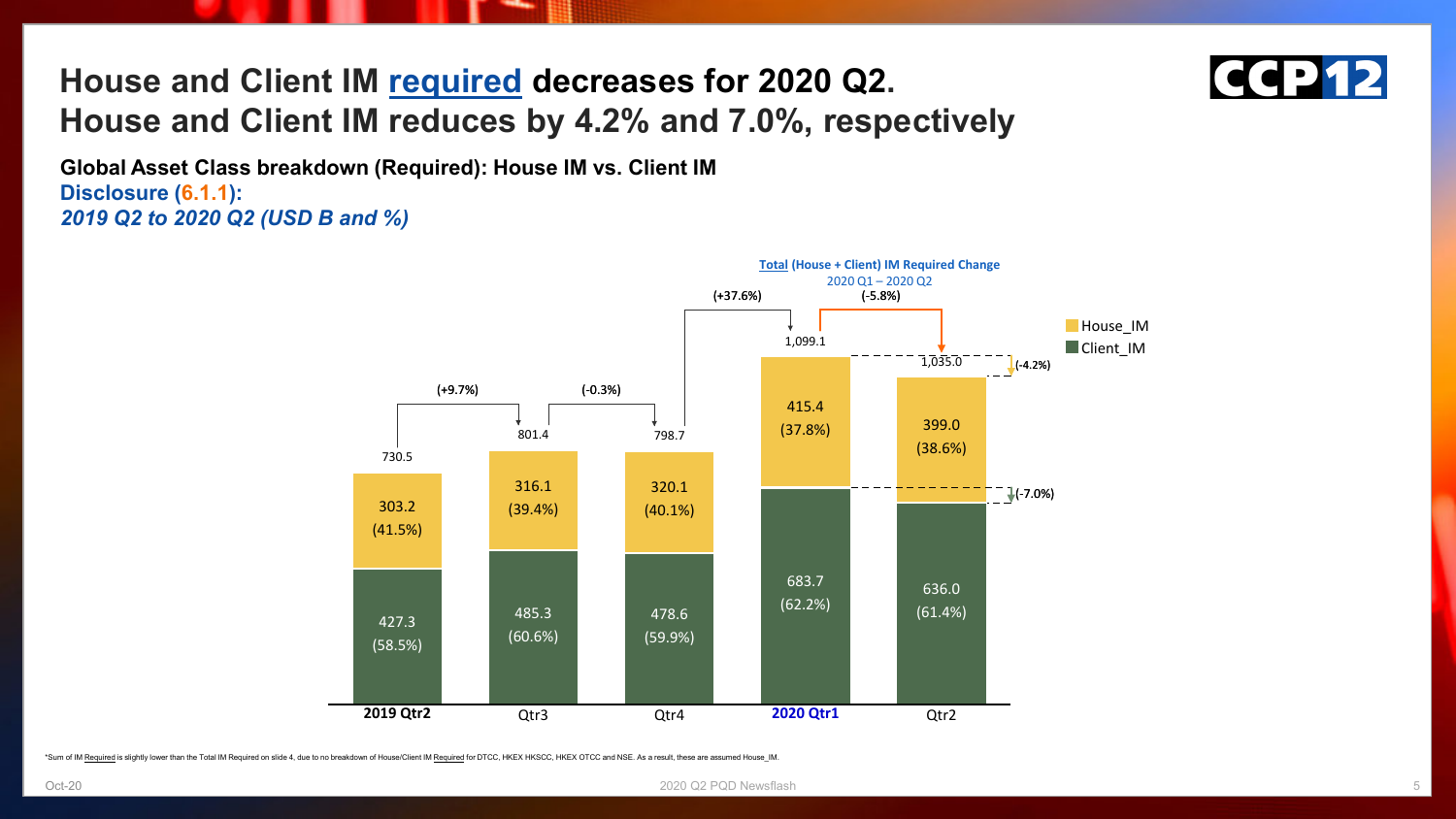## **Total Global Overcollateralization is USD 393.8 B for 2020 Q2, similar to 2020 Q1 figures**

**Global CCP Overcollateralization (IM and DF Held – IM and DF Required) PostHaircut** *2019 Q2 to 2020 Q2 (USD B and %)*

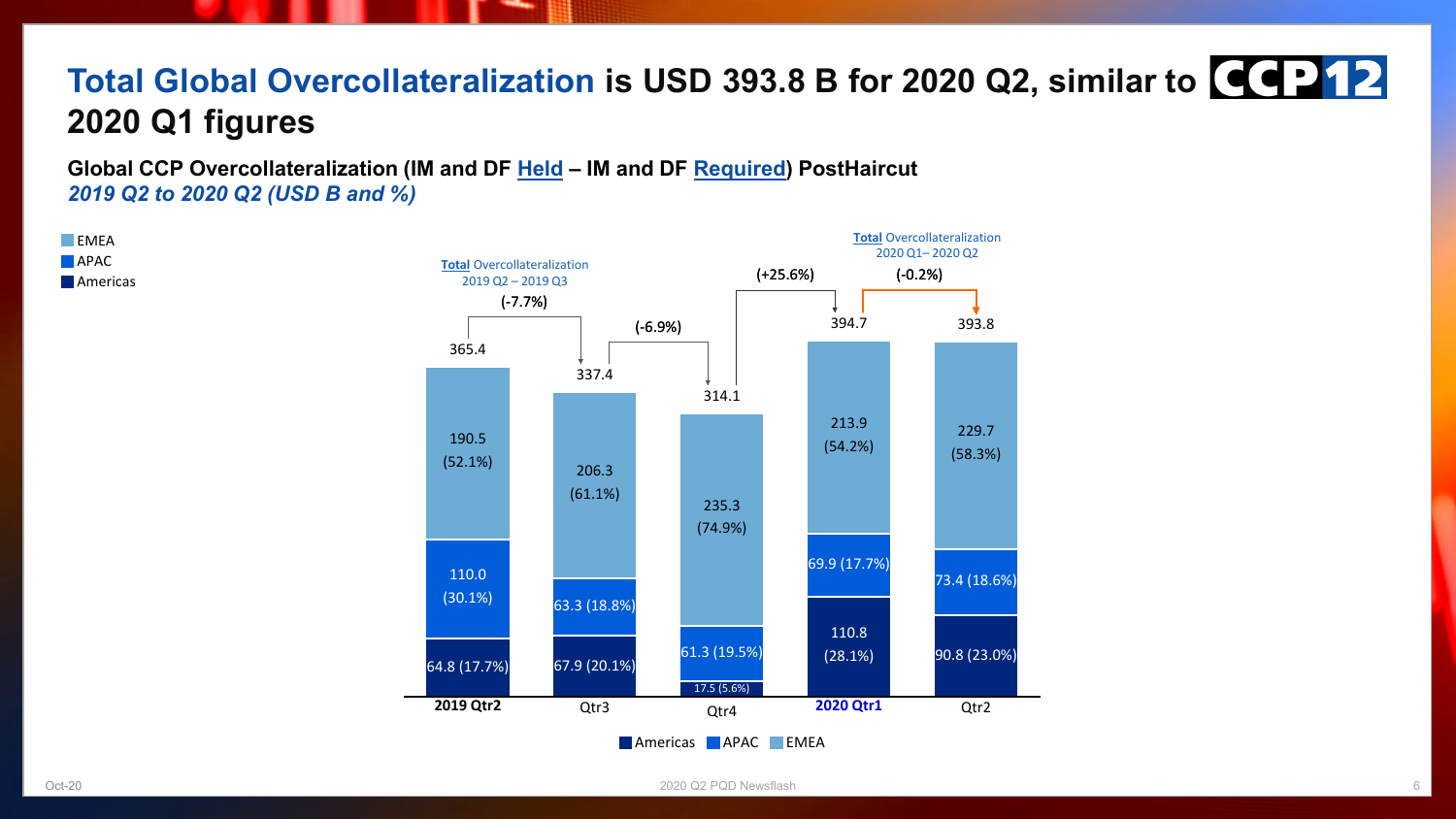

**Average Total VM Paid to the CCP by participants each business day decreases 17.5% in 2020 Q2. Proportion of VM paid per region remains constant**

**Total Global VM Paid to the CCP by participants each business day Disclosure (6.6.1)** *2019 Q2 to 2020 Q2 (USD B)*

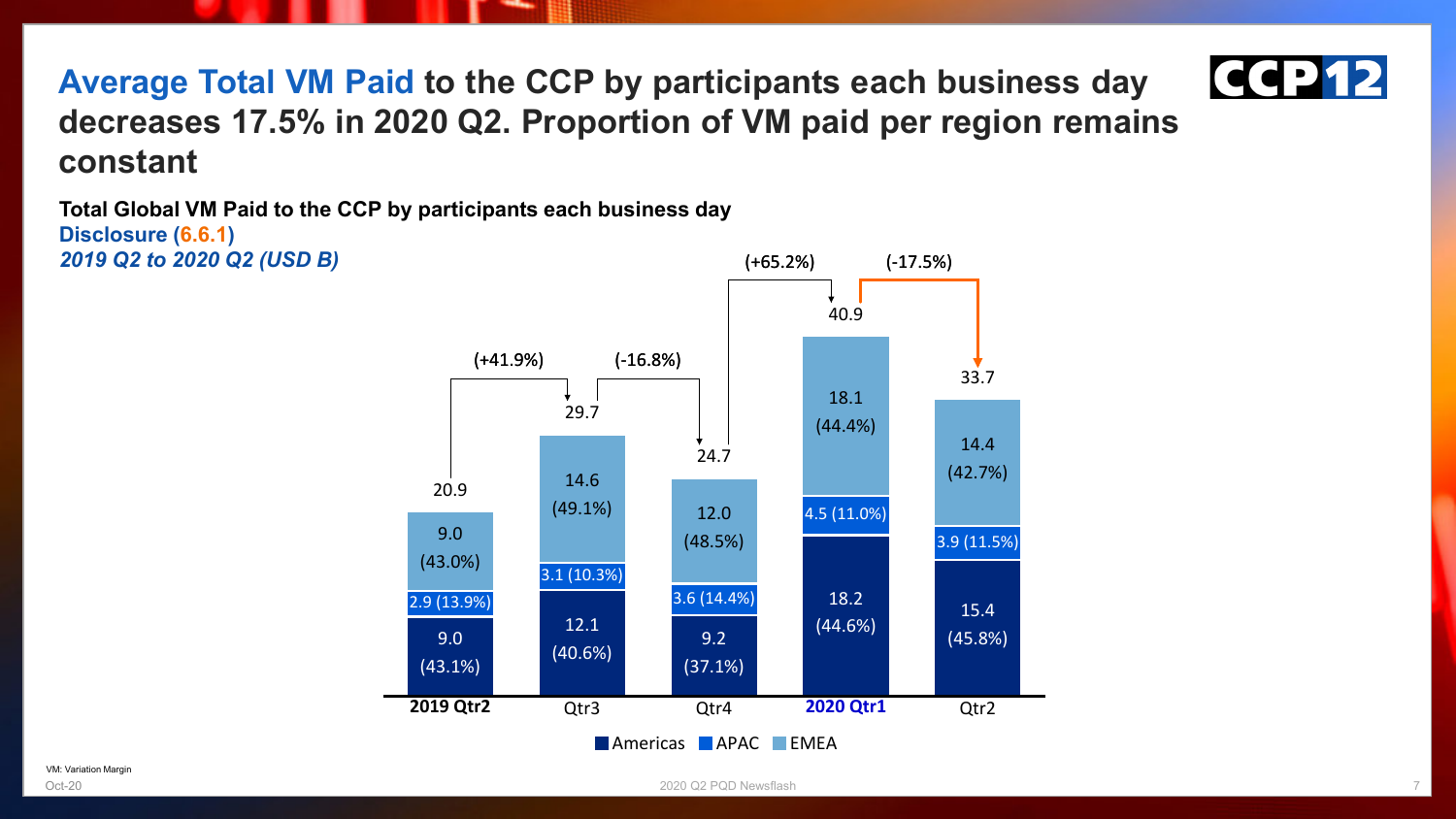**Distribution of IM held is the largest for EMEA, followed by Americas and**  $\left\{ \left( \cdot \right) \right\}$ **APAC. IM held reduces by 3.6% for 2020 Q2, where as the DF held reduces by 14.2%**

**Global CCP Collateral (Held) - Grand Total PostHaircut\*** *2019 Q2 to 2020 Q2 (USD B and %)*



**Total DF Held**



Oct-20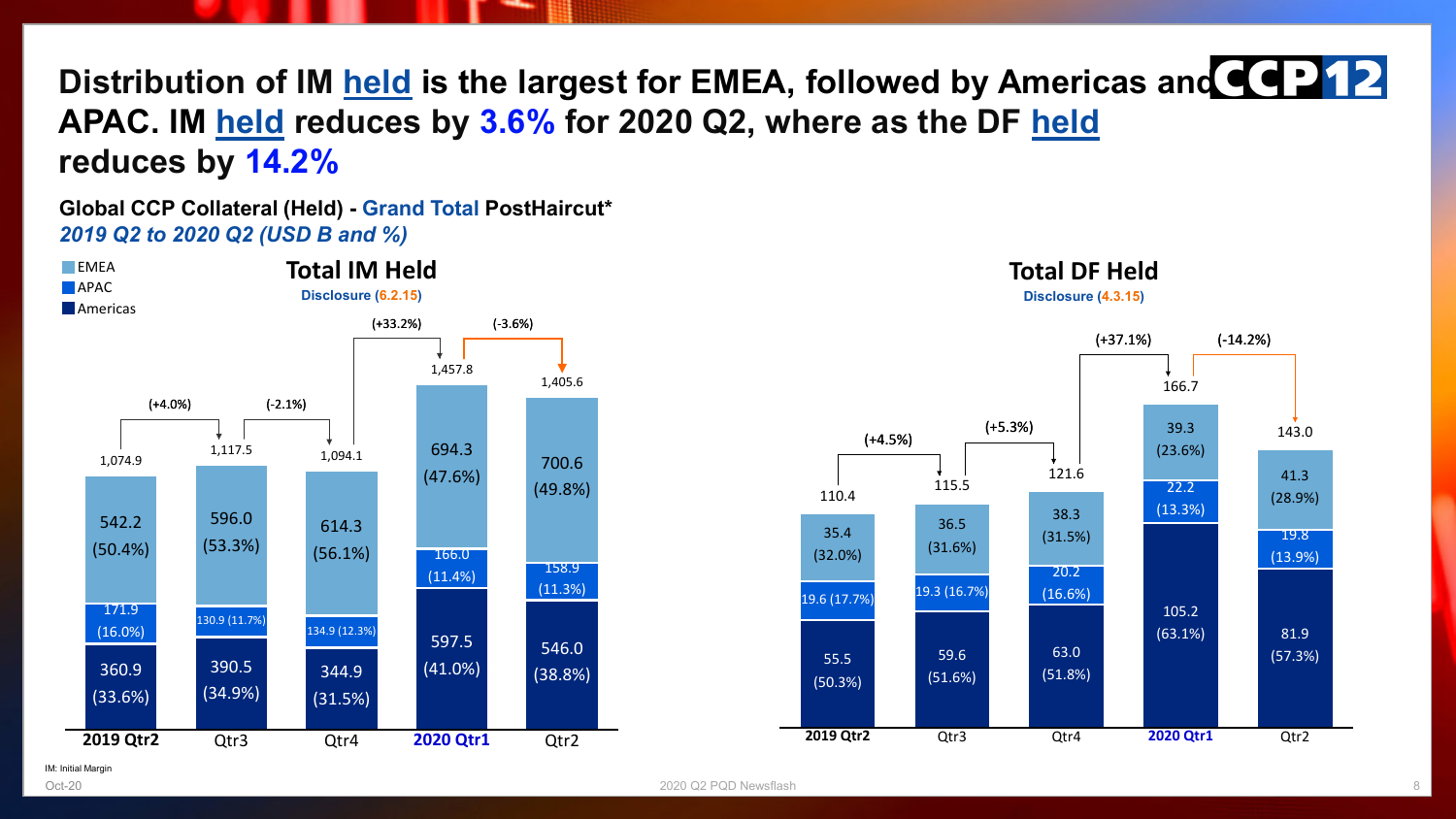**Total Cash held in 2020 Q2 after the CC turbulence decreases 17.7% and 18.5% for IM and DF, respectively. Majority of all cash resources continue to be deposited at the Central Bank**†





\*Figures as of quarter end. Sum of IM Held across 6.2.1 - 6.2.14 is slightly lower than the Total IM Held Values for 6.2.15, due to 1). DTCC have requested that 6.2.15 figures be equivalent to 4.3.15 figures, and 2). OCC 6 response to the Central Bank of Issue" (IM: 6.2.2. DF: 4.3.2) makes up <1.9% of the total cash collateral for IM and negligible for the DF. Therefore, "Central Bank of Issue" and "Other Central Bank "Cash deposits grouped CC: COVID-19 Crisis

2020 Q2 PQD Newsflash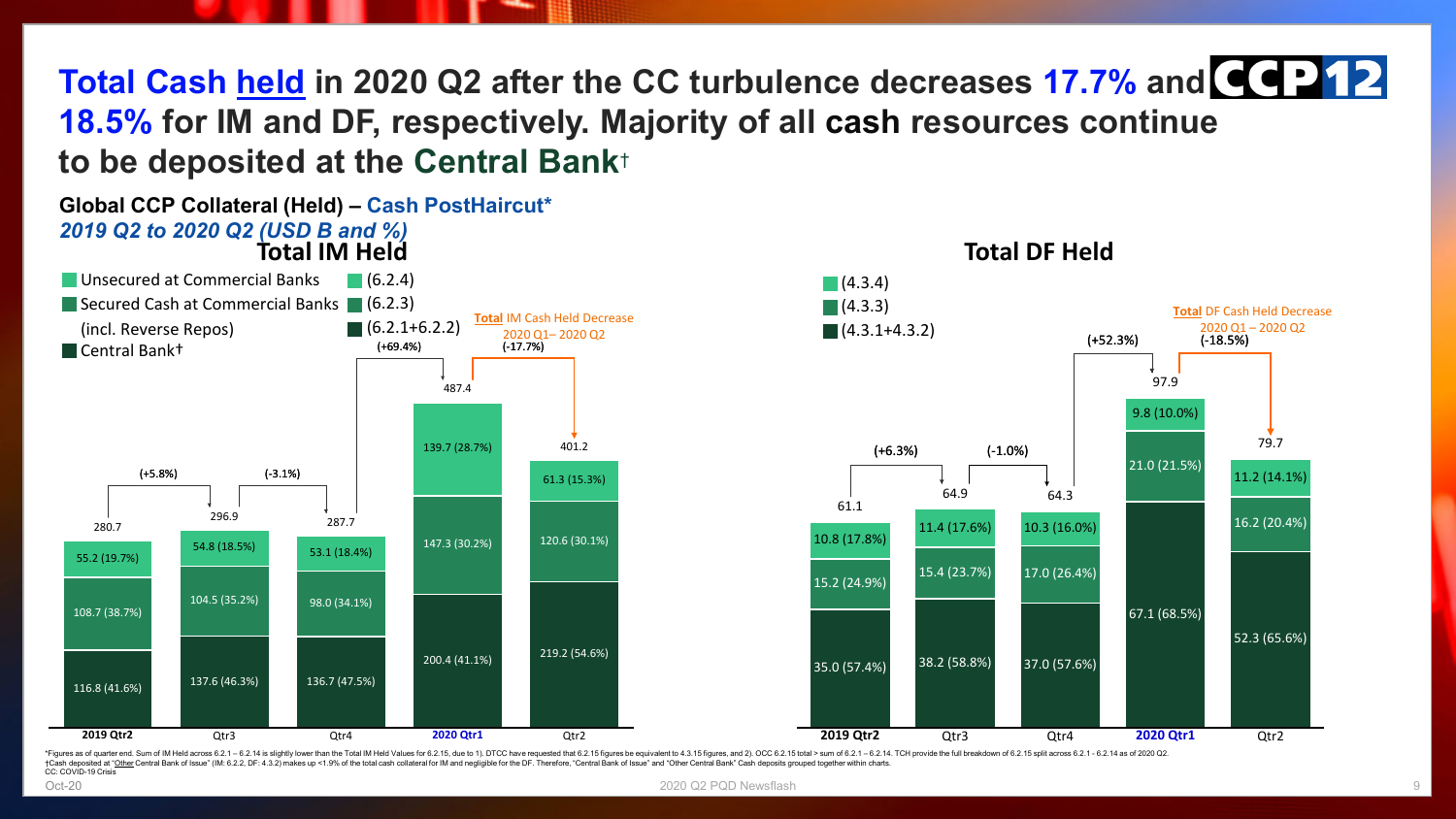**CCP12 During 2020 Q2, global Non-Cash held IM increases 8.9% driven by an increase in Sovereign Gov Bonds. Non-Cash held DF decreases 5.8% driven primarily by the decrease across Sovereign Gov Bonds (Domestic)**

**Global CCP Collateral (Held) Non-Cash PostHaircut\*** *2019 Q2 to 2020 Q2 (USD B and %)*



†Disclosures 4.3.8 – 4.3.14 constitute on average <2% of total non-cash collateral per quarter from 2020 Q1 – 2020 Q2.

2020 Q2 PQD Newsflash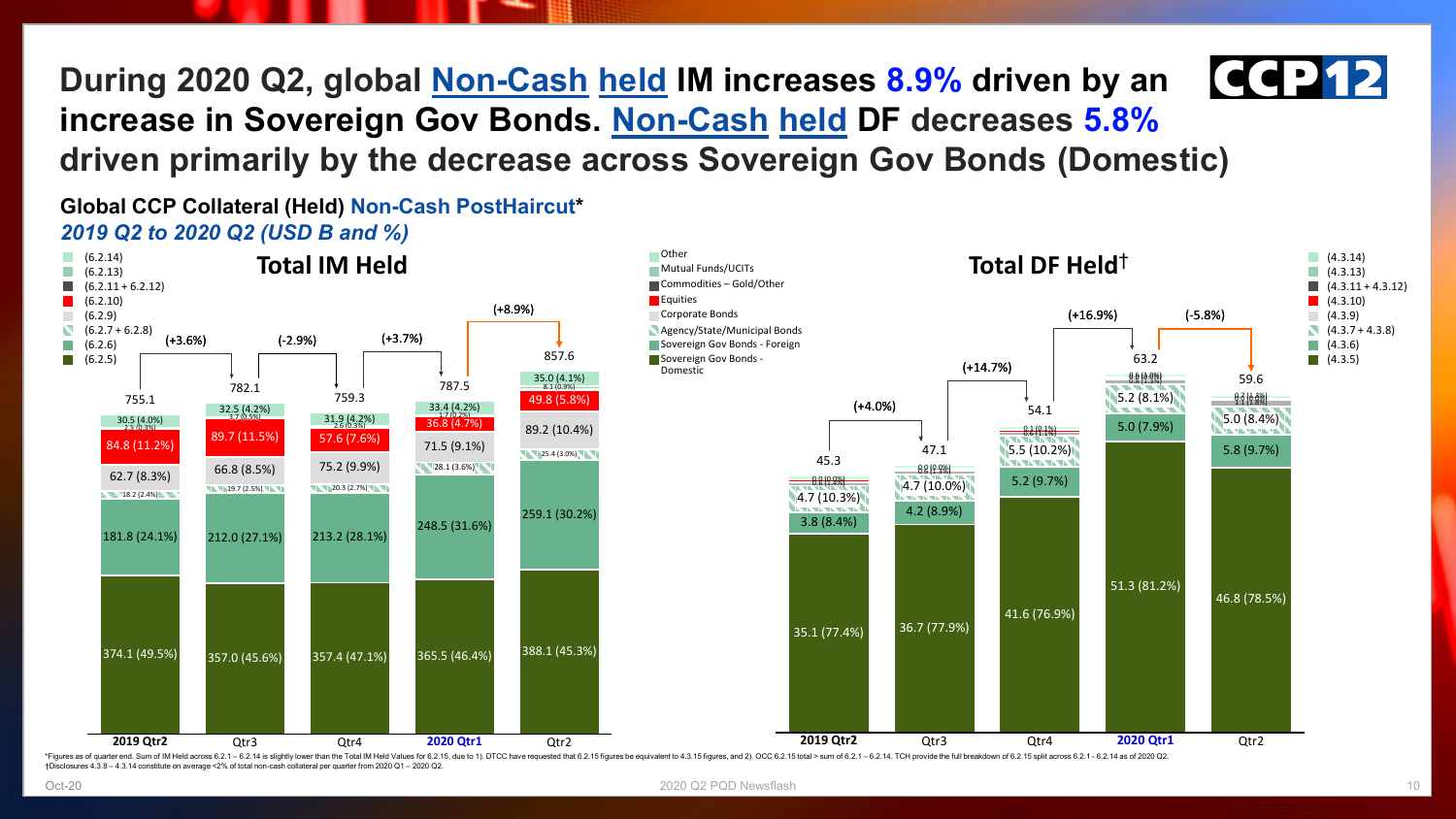

**During 2020 Q2, IM required for Exchange-Traded Derivatives (ETDs) across the following 10 CCPs decreased by 13.2% as market volatility reduces globally**

**Global CCP Collateral (Held) Non-Cash PostHaircut\*** *2019 Q1 to 2020 Q2 (USD B and %)*

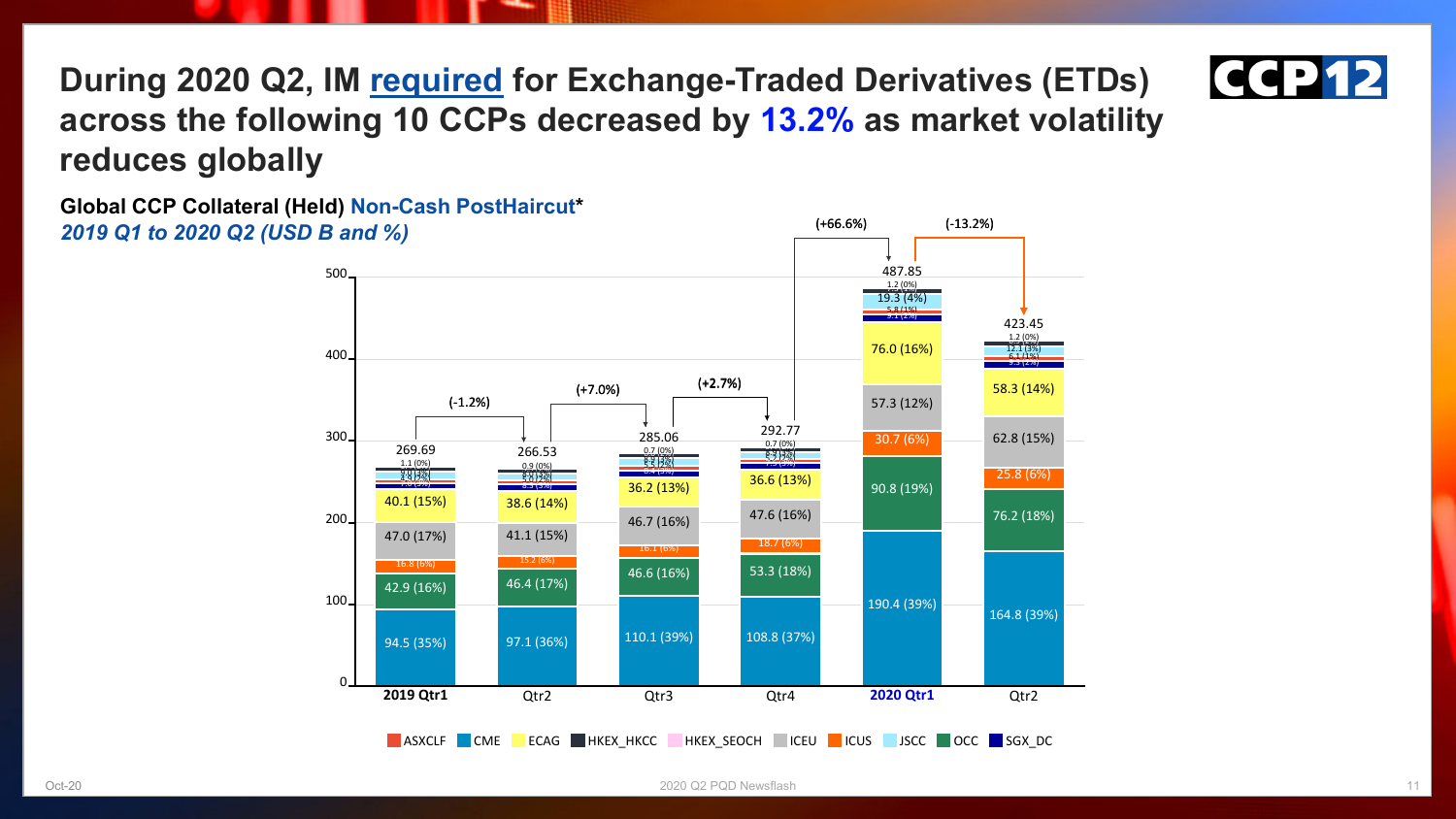## **CCPs reported higher availability to core clearing systems over the previous 12-month period\***



### *2020 Q2*

- CCPs report the **quantity** and **duration** of operational failures affecting their **core clearing systems over the previous 12-months** on a quarterly basis:
	- **Core Systems:** Within clearing, systems enable the acceptance and novation of trades, and provide the calculation of margin and settlement obligations;
	- **Loss of Availability:** An incident that results in an interruption to the CCP's ability to perform its own functions in relation to trade acceptance and novation, or calculation of margin and settlement obligations. An incident that compromises the CCP's ability to correctly perform the aforementioned functions is also considered a 'loss of availability', even if there is no actual outage. Failure to a back-up site without interruption to services would not count as a loss of availability.

### **Disclosure (17.2):**

• The average actual core clearing system availability over the previous twelve month period (July 1, 2019 through June 30, 2020) across all 42 CCPs was: **99.98%**

### **Disclosure (17.4):**

- 37 out of 42 CCPs observe the standard target recovery time of: 2 hours.
- 2 out of 42 CCPs observe a 1 hour target recovery time, and;
- 3 out of 42 CCPs observe a 4 hour target recovery time†

<sup>\*</sup>For 2020 Q1, the average availability of core clearing systems over the period (April 1, 2019 through to March 31, 2020) across all CCPs was 99.97%. <sup>†</sup>Based on their respective regulatory requirements